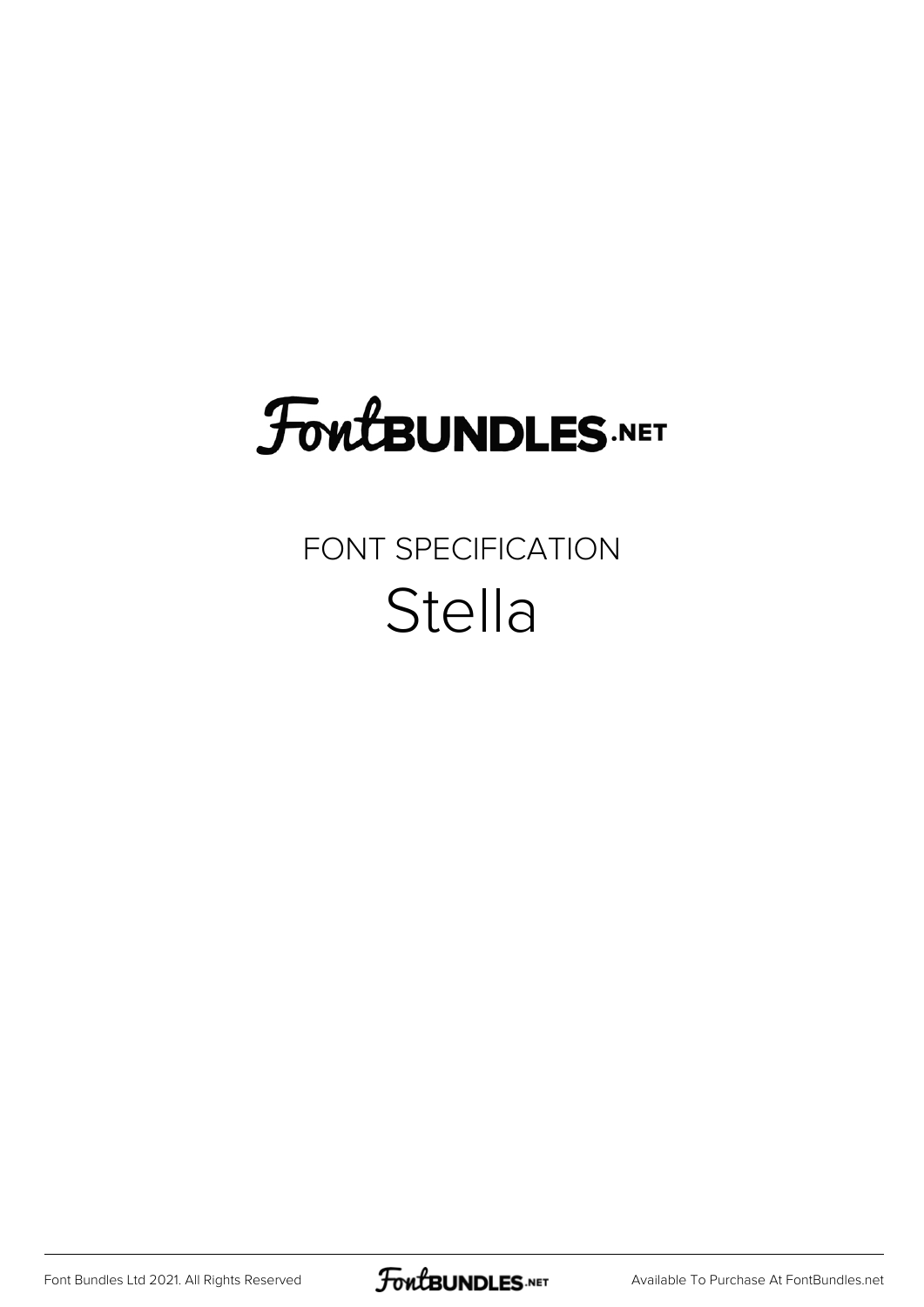#### Stella - Regular

**Uppercase Characters** 

## $AGOEFGH19K1M0P$  $QRSTUUUXYZ$

Lowercase Characters

abcdefghijklmnopqr $\bar{st}$ wwwy

**Numbers** 

0123456789

**Punctuation and Symbols** 



All Other Glyphs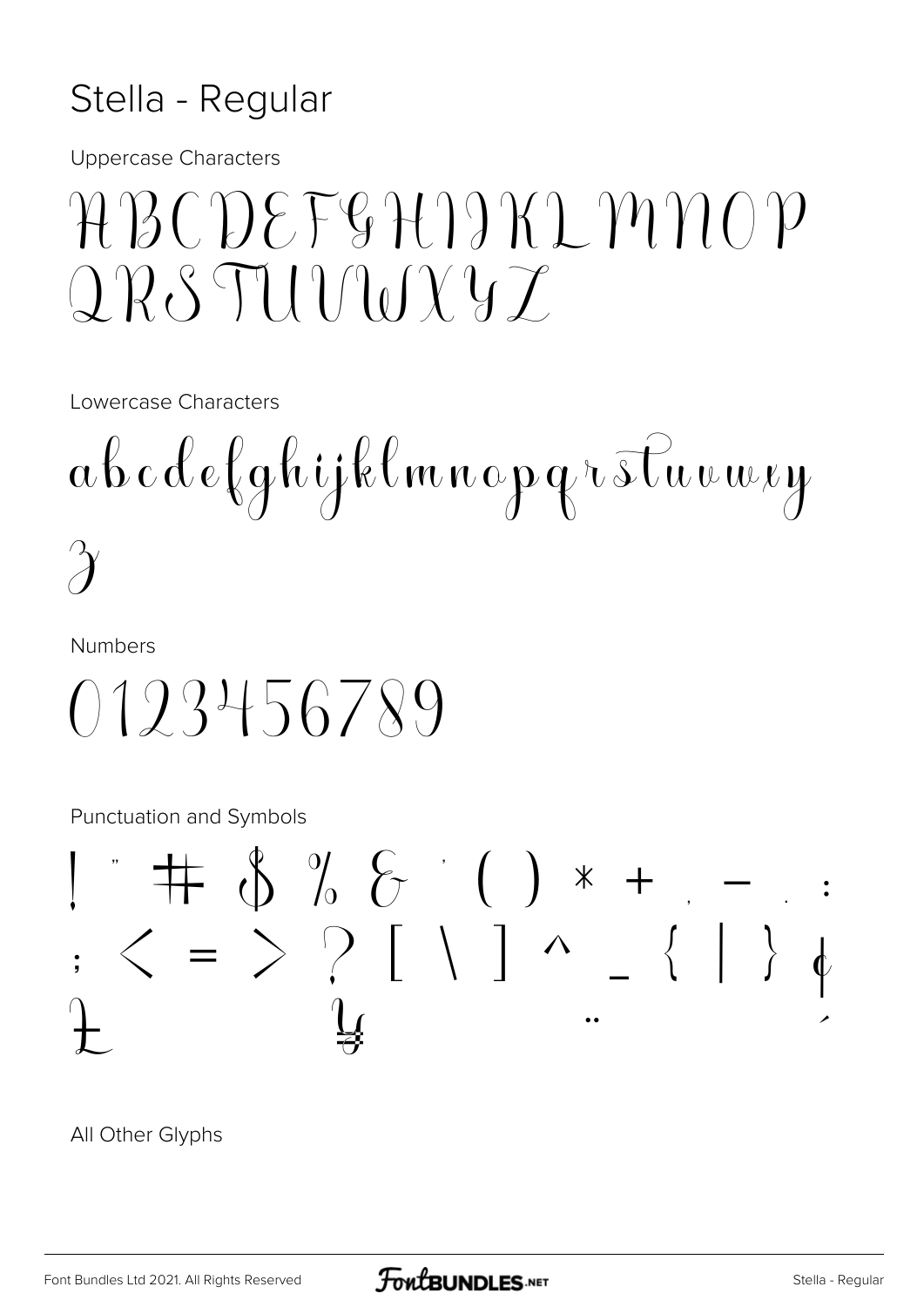# À Á Â Ã Ä Å Æ È É  $\hat{\epsilon}$   $\ddot{\epsilon}$   $\dot{1}$   $\ddot{1}$   $\ddot{1}$   $\ddot{2}$   $\ddot{1}$   $\dot{0}$  $\hat{O}$   $\hat{O}$   $\hat{O}$   $\times$   $\hat{O}$   $\hat{U}$   $\hat{U}$   $\hat{U}$ Ü Ý à á â ã ä å æ  $\tilde{e}$   $\tilde{e}$   $\tilde{e}$   $\tilde{e}$   $\tilde{v}$   $\tilde{v}$   $\tilde{v}$   $\tilde{v}$   $\tilde{v}$  $\hat{c}$   $\hat{c}$   $\tilde{c}$   $\tilde{c}$   $\div$   $\phi$   $\tilde{u}$   $\tilde{u}$  $\hat{u}$   $\ddot{u}$   $\dot{y}$   $\ddot{z}$   $\theta$   $\ddot{\theta}$   $\alpha$   $\ddot{\theta}$

[Font Bundles Ltd 2021. All Rights Reserved](https://fontbundles.net/) **FoutBUNDLES.NET** [Stella - Regular](https://fontbundles.net/)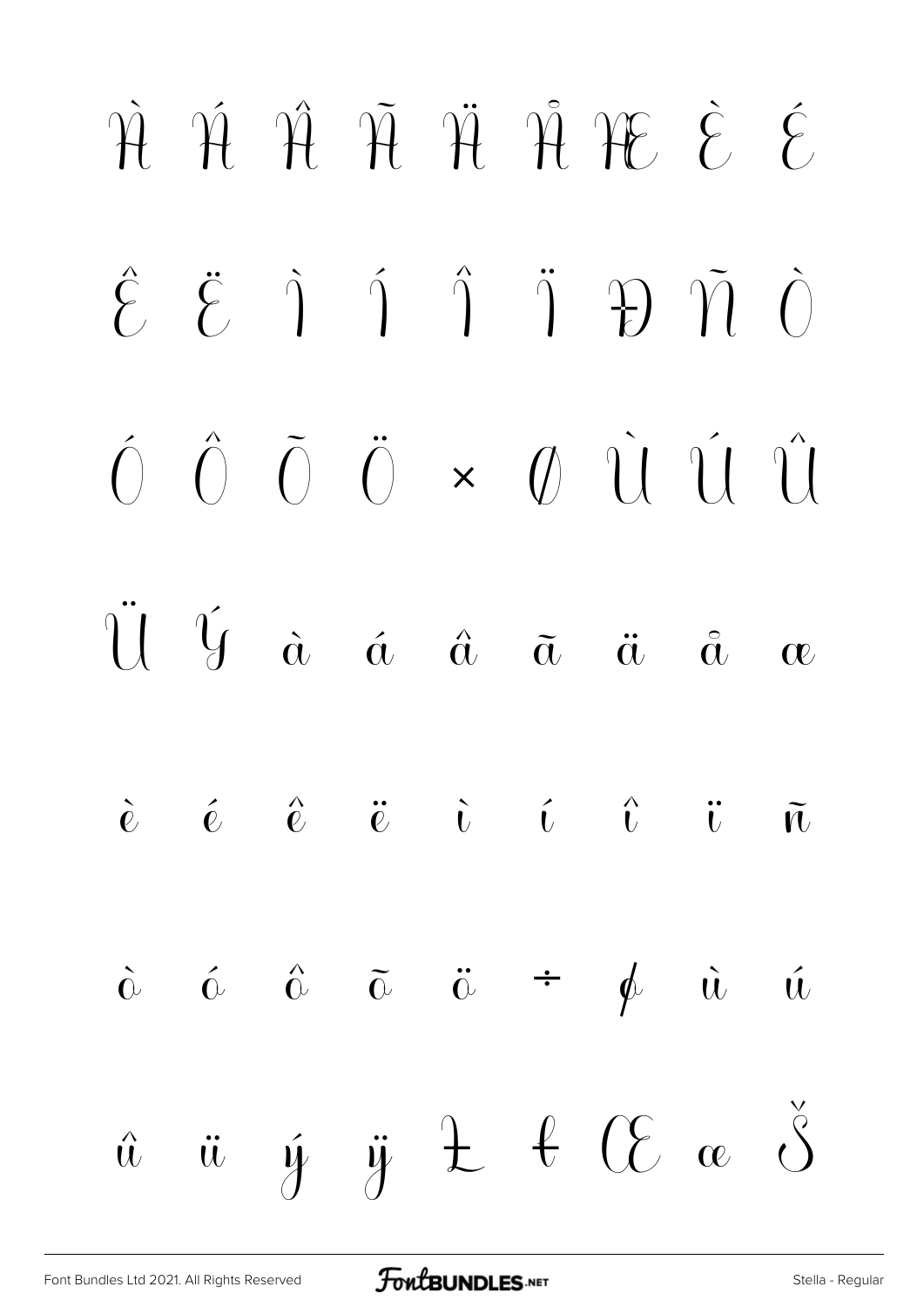$$
\check{\mathbf{S}} \quad \check{\mathbf{U}} \quad \check{\check{\mathbf{Z}}} \quad \check{\mathbf{S}} \quad \bigg\{ \quad \land \quad \lor \quad \circ \quad \textbf{-}
$$

$$
\frac{1}{2} \int_{\mathcal{O}} \mathcal{O} \left( \frac{1}{2} \sum_{i=1}^{n} \mathcal{O} \left( \frac{1}{2} \sum_{i=1}^{n} \mathcal{O} \left( \frac{1}{2} \sum_{i=1}^{n} \mathcal{O} \left( \frac{1}{2} \sum_{i=1}^{n} \frac{1}{2} \mathcal{O} \left( \frac{1}{2} \sum_{i=1}^{n} \frac{1}{2} \mathcal{O} \left( \frac{1}{2} \sum_{i=1}^{n} \frac{1}{2} \mathcal{O} \left( \frac{1}{2} \sum_{i=1}^{n} \frac{1}{2} \mathcal{O} \left( \frac{1}{2} \sum_{i=1}^{n} \frac{1}{2} \mathcal{O} \left( \frac{1}{2} \sum_{i=1}^{n} \frac{1}{2} \mathcal{O} \left( \frac{1}{2} \sum_{i=1}^{n} \frac{1}{2} \mathcal{O} \left( \frac{1}{2} \sum_{i=1}^{n} \frac{1}{2} \mathcal{O} \left( \frac{1}{2} \sum_{i=1}^{n} \frac{1}{2} \mathcal{O} \left( \frac{1}{2} \sum_{i=1}^{n} \frac{1}{2} \mathcal{O} \left( \frac{1}{2} \sum_{i=1}^{n} \frac{1}{2} \mathcal{O} \left( \frac{1}{2} \sum_{i=1}^{n} \frac{1}{2} \mathcal{O} \left( \frac{1}{2} \sum_{i=1}^{n} \frac{1}{2} \mathcal{O} \left( \frac{1}{2} \sum_{i=1}^{n} \frac{1}{2} \mathcal{O} \left( \frac{1}{2} \sum_{i=1}^{n} \frac{1}{2} \mathcal{O} \left( \frac{1}{2} \sum_{i=1}^{n} \frac{1}{2} \mathcal{O} \left( \frac{1}{2} \sum_{i=1}^{n} \frac{1}{2} \mathcal{O} \left( \frac{1}{2} \sum_{i=1}^{n} \frac{1}{2} \mathcal{O} \left( \frac{1}{2} \right) \right) \right) \right) \right) \right)
$$

$$
c^{v} c^{v} c^{v} e^{v} f^{v} g^{v} h^{v} i^{v} j^{v} k^{v}
$$

$$
\int_{\mathcal{C}^*} \mathbf{w} \cdot \mathbf{w} \cdot \mathbf{w} \cdot \mathbf{w} \cdot \mathbf{w} \cdot \mathbf{w} \cdot \mathbf{w} \cdot \mathbf{w} \cdot \mathbf{w}
$$

un un un up ug ur us al un